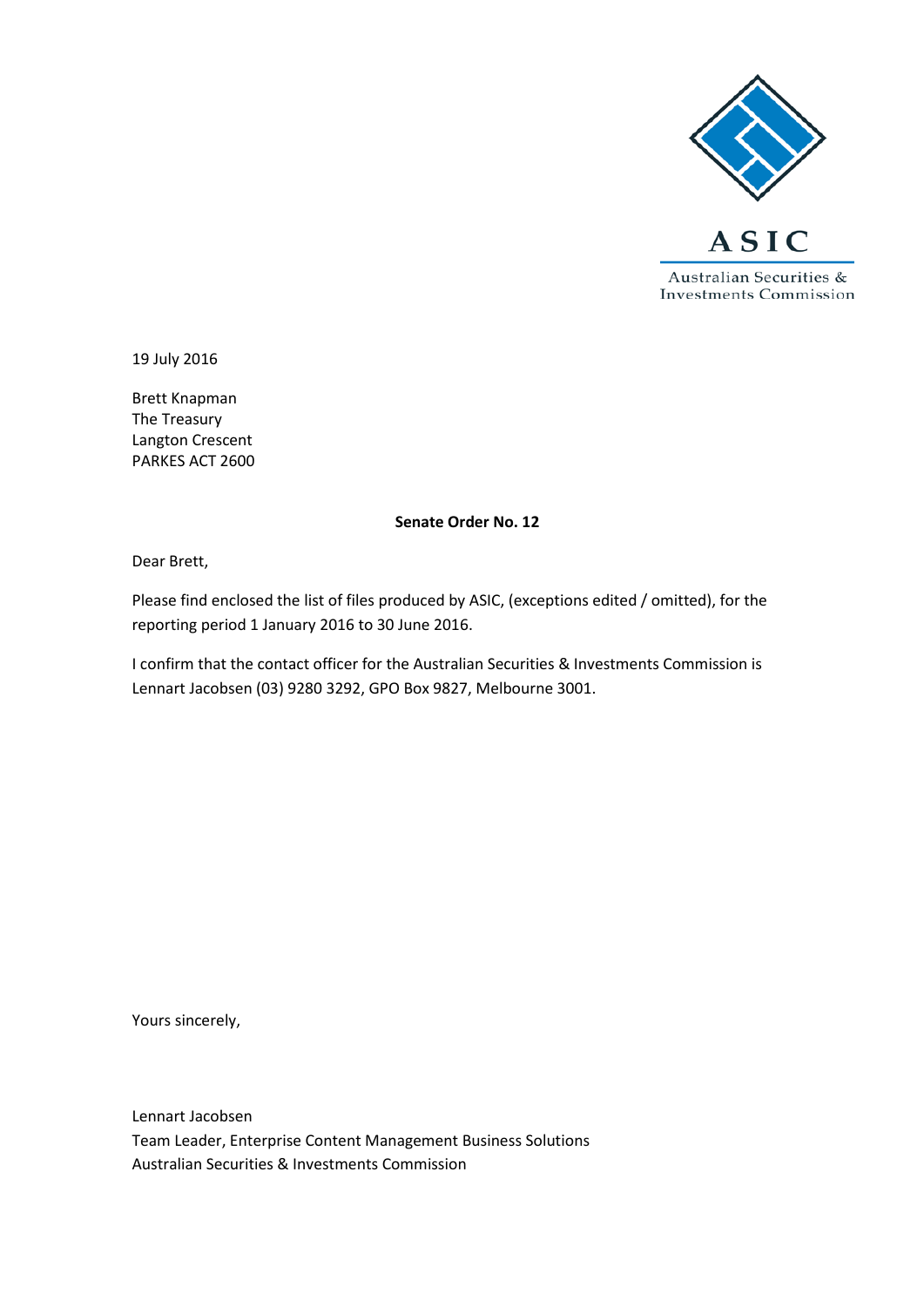

# **SENATE ORDER NO. 12**

## **AUSTRALIAN SECURITIES AND INVESTMENTS COMMISSION**

*Indexed agency file lists created between 1 January 2016 and 30 June 2016*

**Agency Contact: Lennart Jacobsen (03) 9280 3292 Lennart.Jacobsen@asic.gov.au Website:** [http://www.asic.gov.au](http://www.asic.gov.au/)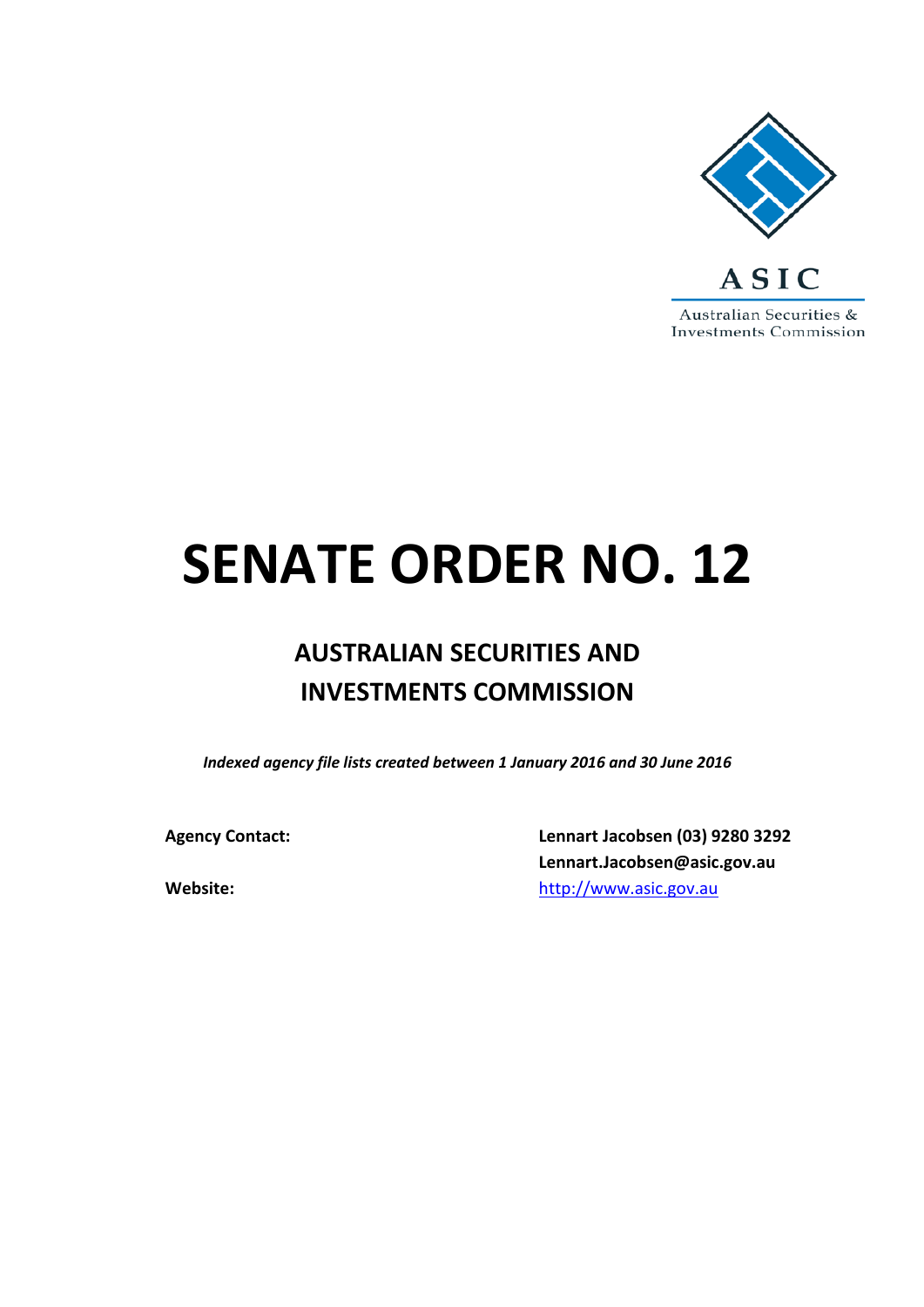| <b>File Name</b>                                                                 | <b>File number</b> |
|----------------------------------------------------------------------------------|--------------------|
|                                                                                  |                    |
| Commission_CBD meetings submissions                                              | F20160000007165    |
| Regional Commissioner Forum                                                      | F20160000001781    |
| Regional Commisssioner Forum with Chairman                                       | F20160000001780    |
| Share Everything                                                                 | F20160000017511    |
| AFS Licensing Kit - Part 2 - Preparing your AFS licence or variation application | F20160000023826    |
| 201604 - Vic Roads project                                                       | F20160000017294    |
| <b>Instrument Drafting Guides</b>                                                | F20160000000849    |
| Consolidated MIR Rulebook v3                                                     | F20160000021598    |
| Committee Meeting Agenda and Minutes                                             | F20160000020633    |
| Meeting papers agendas                                                           | F20160000009426    |
| Indigenous Cultural Awareness Workshops - 2016                                   | F20160000016709    |
| Graduate Program - General                                                       | F20160000008190    |
| Program B                                                                        | F20160000017261    |
| ACFS Advisory Board meeting March2016                                            | F20160000012176    |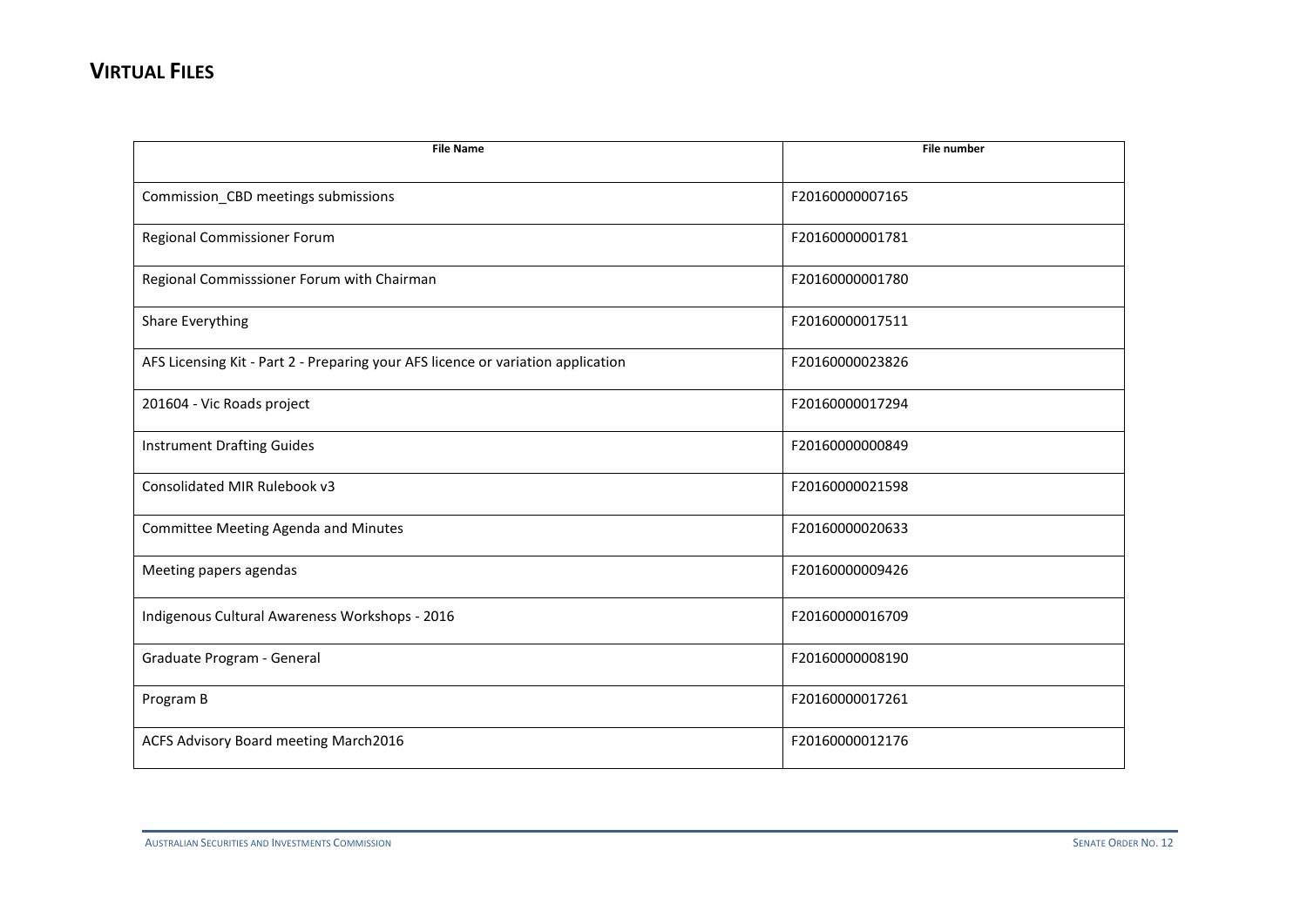| <b>File Name</b>                                                         | <b>File number</b> |
|--------------------------------------------------------------------------|--------------------|
|                                                                          |                    |
| Comments to Treasury on Draft Legislation                                | F20160000007424    |
| Implementation - Internal Governance - Commission and Committees         | F20160000025784    |
| North West Tasmania Community Liaison Meeting                            | F20160000007616    |
| *** and the Code of Banking Practice                                     | F20160000005823    |
| <b>ATO Liaison</b>                                                       | F20160000011721    |
| ACC Board Meeting 2 of 2016                                              | F20160000023962    |
| DFSA - 40786-15 - Research request for licensing turnover times - 201510 | F20160000005858    |
| Interpol - 787-16 - *** - 20160111                                       | F20160000000889    |
| AMBD - 342-16 - Licensing turnover timeframes - 201601                   | F20160000006199    |
| *** - *** -12043-16 - *** - 20160401                                     | F20160000016684    |
| CSRC - 12821-16 - *** - 201604                                           | F20160000017329    |
| Central Bank - 12963-16 -***- 20160412                                   | F20160000017481    |
| ***- 12689-16 - *** - 20160408                                           | F20160000017111    |
| AMF -33221-15 - Licensing turnover time frames - 201509                  | F20160000006196    |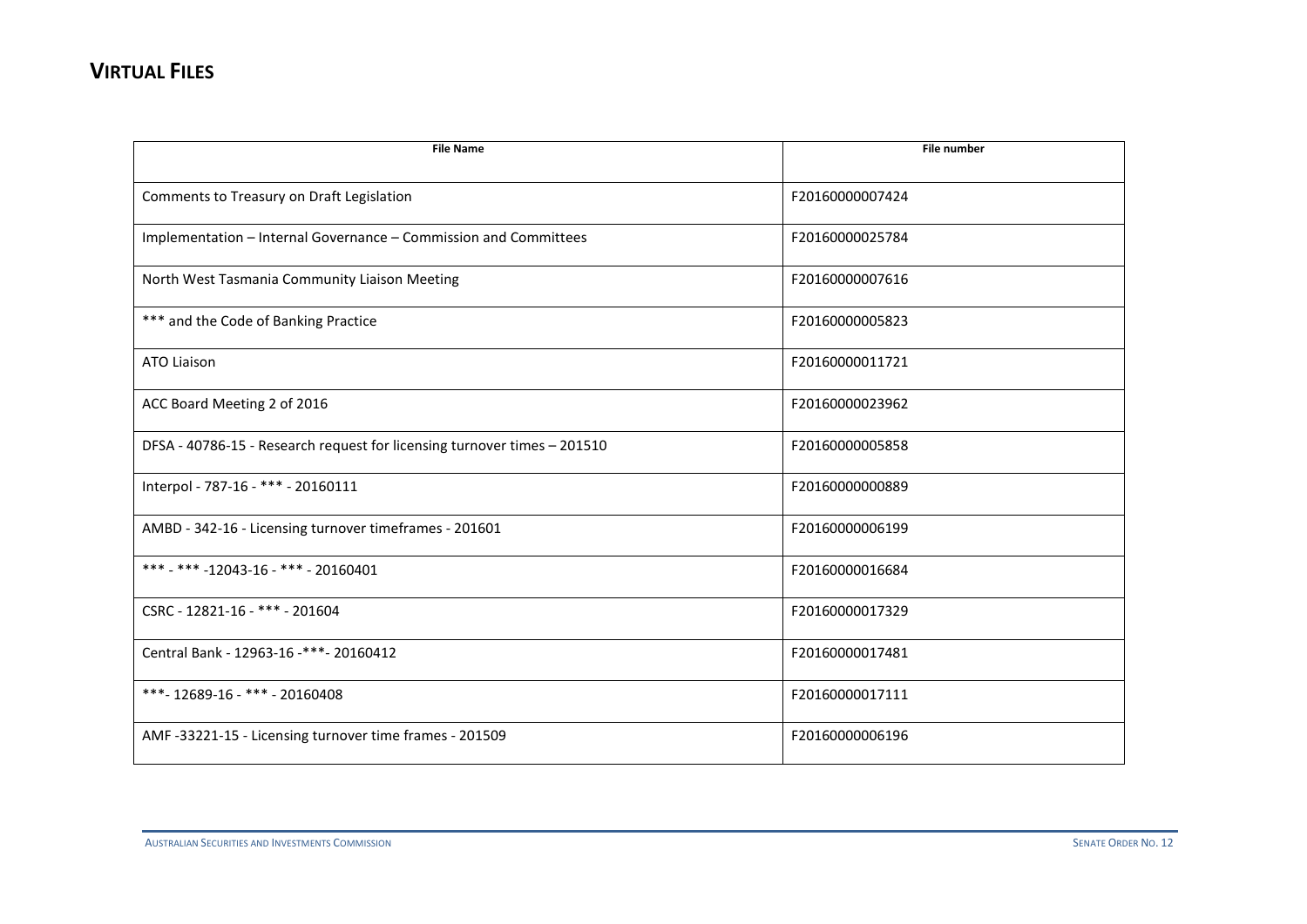| <b>File Name</b>                                                     | <b>File number</b> |
|----------------------------------------------------------------------|--------------------|
| FCA - 12348-16 - Probity matters for ASX listed companies - 20160407 | F20160000016836    |
| FCA - 20331-16 - *** and *** - 201606                                | F20160000024575    |
| FCA - 35196-15 - *** - 201511                                        | F20160000013289    |
| FCA - 4024-16 - Credit Card Opt Ins and Persistent Debt - 201602     | F20160000006761    |
| FCA - 8249-16 - Knowledge management - 20160308                      | F20160000012827    |
| FCA - 8269-16 - Knowledge Sharing - 201603                           | F20160000012971    |
| FCA - 8255 - 16 - Research Request - 20160308                        | F20160000012911    |
| SFC - 11677-16 - *** - 20160401                                      | F20160000016432    |
| IOSCO - Contacts - 201603                                            | F20160000013337    |
| IOSCO - 7608-16 - *** and *** - 201602                               | F20160000012116    |
| OECD - 8899-16 - Global Forum Peer Review Update - 201603            | F20160000013555    |
| World Bank - 8726-16 - Crowdfunding Survey - 201603                  | F20160000013407    |
| CSSF - 455-16 - ***- 201601                                          | F20160000000807    |
| MFSA - 8652-16 - *** - 201603                                        | F20160000014384    |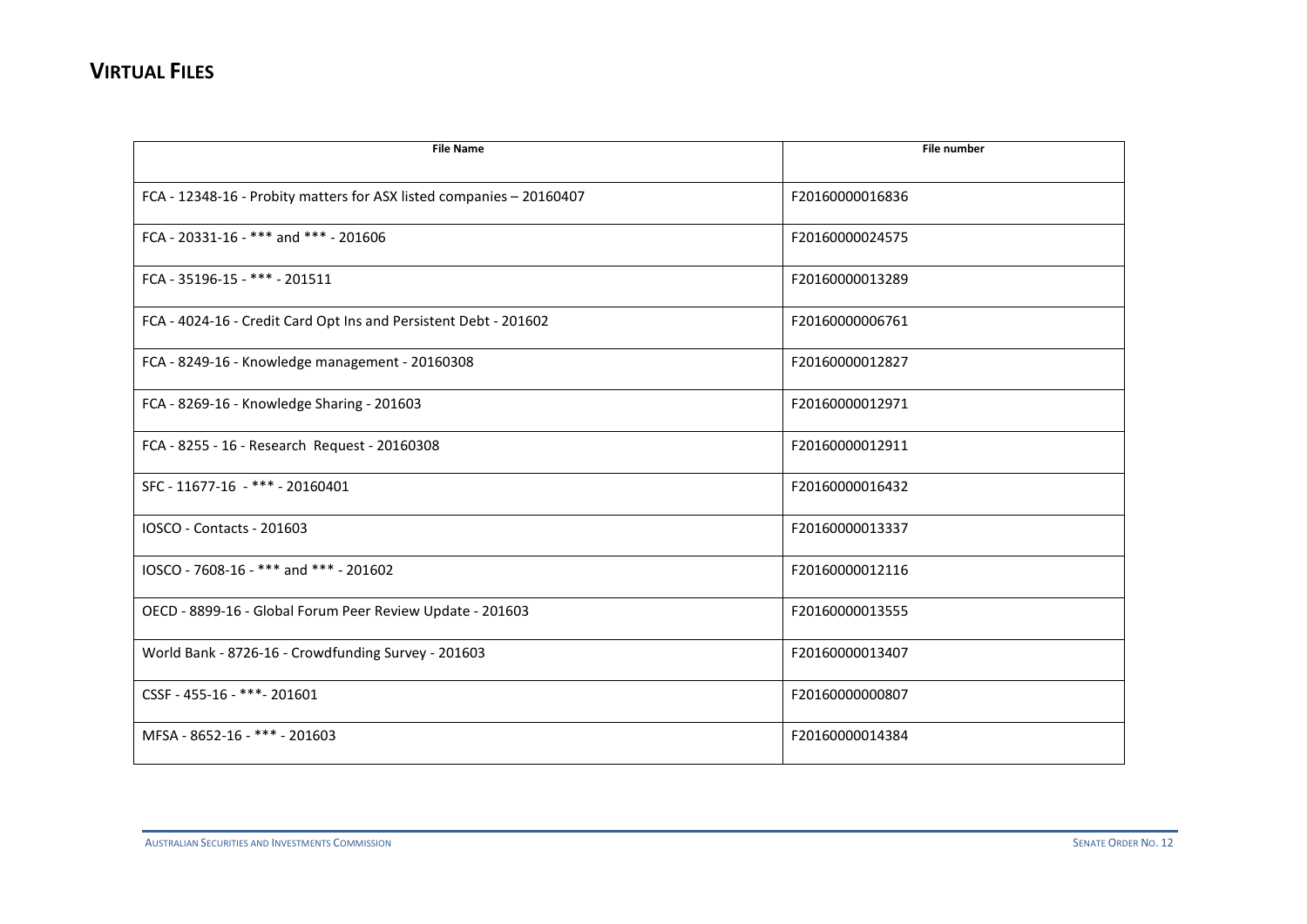| <b>File Name</b>                                               | <b>File number</b> |
|----------------------------------------------------------------|--------------------|
|                                                                |                    |
| SC-Malaysia -12825-16 -*** - 20160411                          | F20160000017464    |
| AFM - 3330-16 - Research on Fintechs - 201602                  | F20160000005386    |
| AFM - 8688-16 - Supervising Information for Consumers - 201603 | F20160000013403    |
| AFM - Delegation Visit - ***- 201601                           | F20160000000051    |
| ASIC - NZ FMA MOU - 201208                                     | F20160000000297    |
| ASIC-NZFMA-NZCO Protocol - 201303                              | F20160000000295    |
| Australia-New Zealand Mutual Recognition - 201412              | F20160000000296    |
| <b>RBA - RBNZ MOU - 201408</b>                                 | F20160000000298    |
| FMA - 3723-16 - Information management - 20160204              | F20160000006302    |
| FMA - 4413-16 - Crowdfunding Licensing Regime - 201602         | F20160000007594    |
| FMA - 7367-16 - Secondees and conflicts of interest - 20160301 | F20160000011881    |
| SEC - Functions and Role of SEC - 201603                       | F20160000013003    |
| *** - 770-16 - Request to visit ASIC - 201601                  | F20160000001006    |
| CMA - 3687-16 - Exchange supervision - 20160204                | F20160000006267    |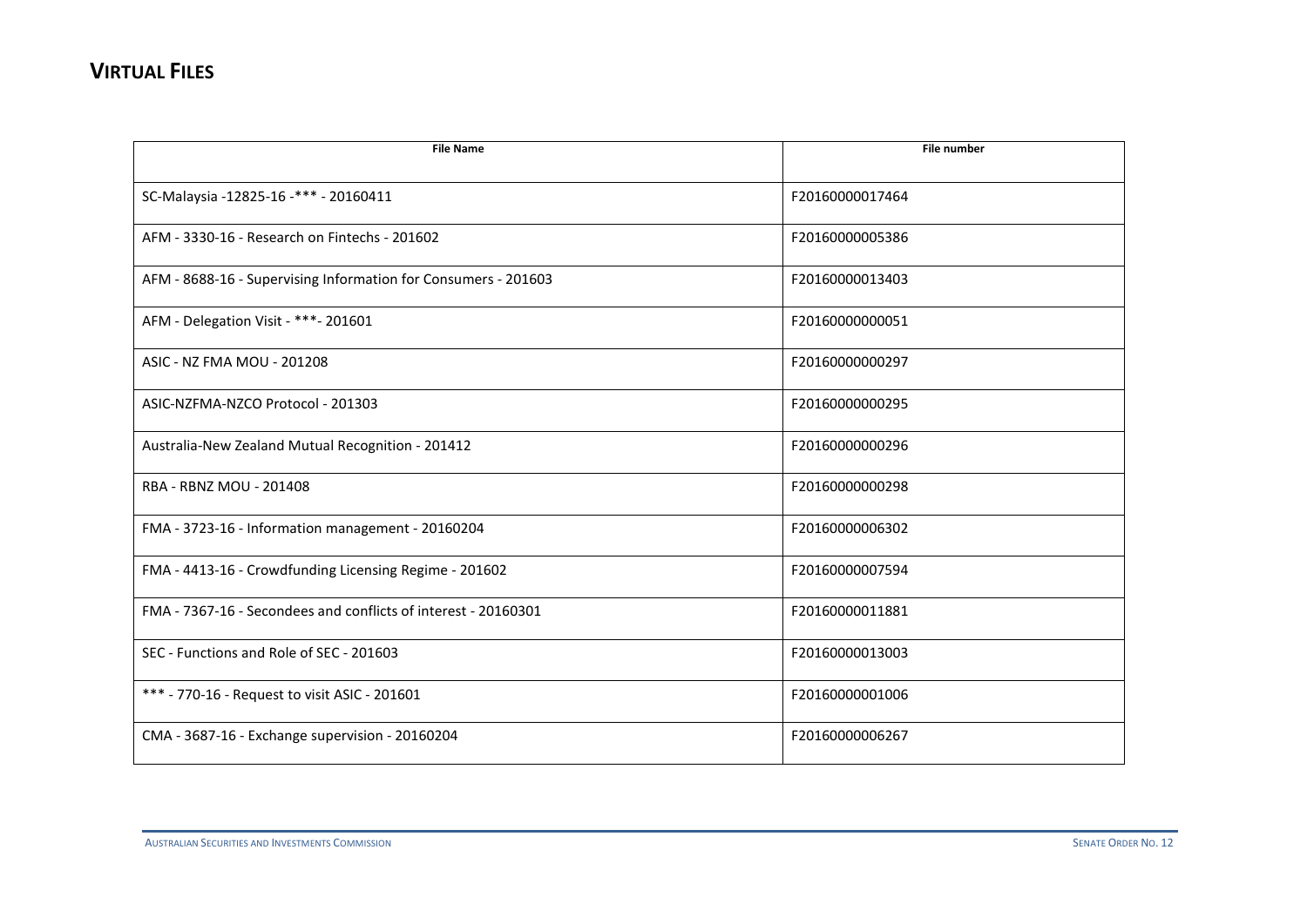| <b>File Name</b>                                                                     | <b>File number</b> |
|--------------------------------------------------------------------------------------|--------------------|
|                                                                                      |                    |
| CMA - Spokesman - 201606                                                             | F20160000024755    |
| MAS - 8047-16 - Liquidity High Frequency Trading and Market Integrity Rules - 201603 | F20160000012557    |
| MAS - 7369-16 - Secondees and conflicts of interest - 20160301                       | F20160000011884    |
| MAS - 8553-16 - AFSL and SGX - 20160309                                              | F20160000013277    |
| FI - 15523-16 - Spring Securities                                                    | F20160000019870    |
| Sup Crt - 4305-16 - Thai Judge visit to ASIC - Insolvency and Bankruptcy - 201602    | F20160000007327    |
| TPO - 7764-16 - IT Audit Regulation - 201603                                         | F20160000012992    |
| SEC - 823-16 - Whistleblower Research and Teleconference - 201511                    | F20160000000916    |
| Ministry of Finance - Vietnam - 16417 -16 - Delegtion- 20160509                      | F20160000020837    |
| 1125-16 - AUSTRAC TIR C3039                                                          | F20160000005345    |
| 11942-16 - Referral from the ATO (via the FAC Centre) seeking ASIC assistance        | F20160000019655    |
| 12765-16 - ACC RFI - New Company Registrations                                       | F20160000017288    |
| 15542-16 - ACC RFI - New Company Registrations                                       | F20160000019876    |
| 15554-16 - ACC RFI - Fortnightly NCTL Report                                         | F20160000019896    |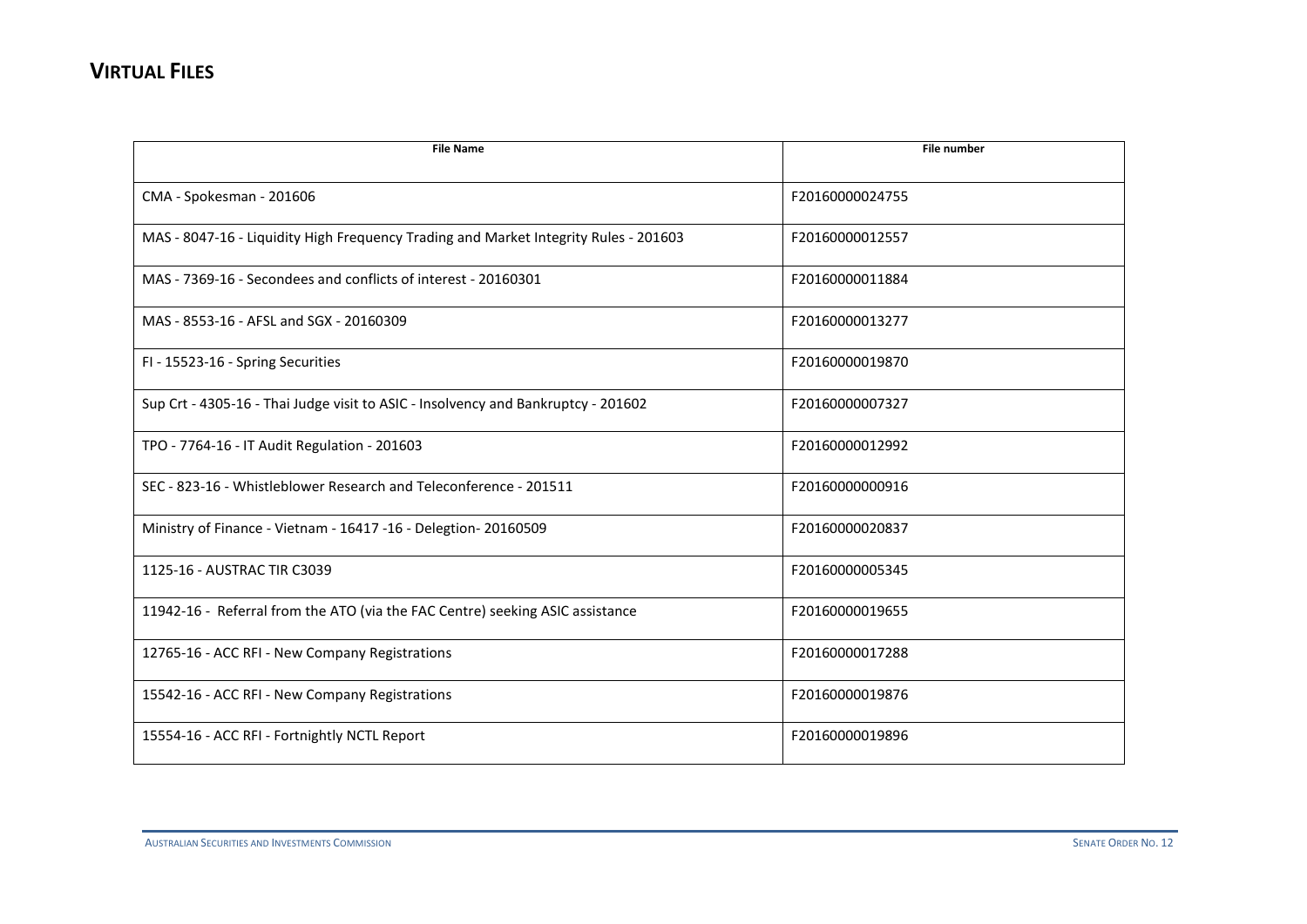| <b>File Name</b>                                            | <b>File number</b> |
|-------------------------------------------------------------|--------------------|
|                                                             |                    |
| 19617-16 - ACC FFI - New Company Registrations              | F20160000023649    |
| 19937-16 - NSWCC RFI - ASCOT data extraction                | F20160000023995    |
| 20074-16 - ACC RFI - Fortnightly NCTL Report                | F20160000024104    |
| 2944-16- AUSTRAC TIR C3205 - Loan Fraud - Dec 15            | F20160000007433    |
| 3333-16 - ACC RFI - New Company Registrations               | F20160000005453    |
| 3463-16 - ACC RFI - Fortnightly NCTL Report                 | F20160000005483    |
| 4302-16 - ACC IR - Comanchero OMCG                          | F20160000007385    |
| 4337-16 - Border Protection RFI - Australian Business Names | F20160000007377    |
| 48288-15- AUSTRAC TIR 4666 - Loan Fraud - Nov 2015          | F20160000007406    |
| 48289-15 - AUSTRAC TIR C2911 - Labour Hire - November 2015  | F20160000005971    |
| 5333-16 - AUSTRAC Intelligence Bulletin                     | F20160000016706    |
| 6423-16 - AUSTRAC Spontaneous International Disclosure      | F20160000017492    |
| 696-16 - Product to ACC - Fortnightly NCTL Report           | F20160000000741    |
| 7413-16 - AUSTRAC Spontaneous Disclosure                    | F20160000019899    |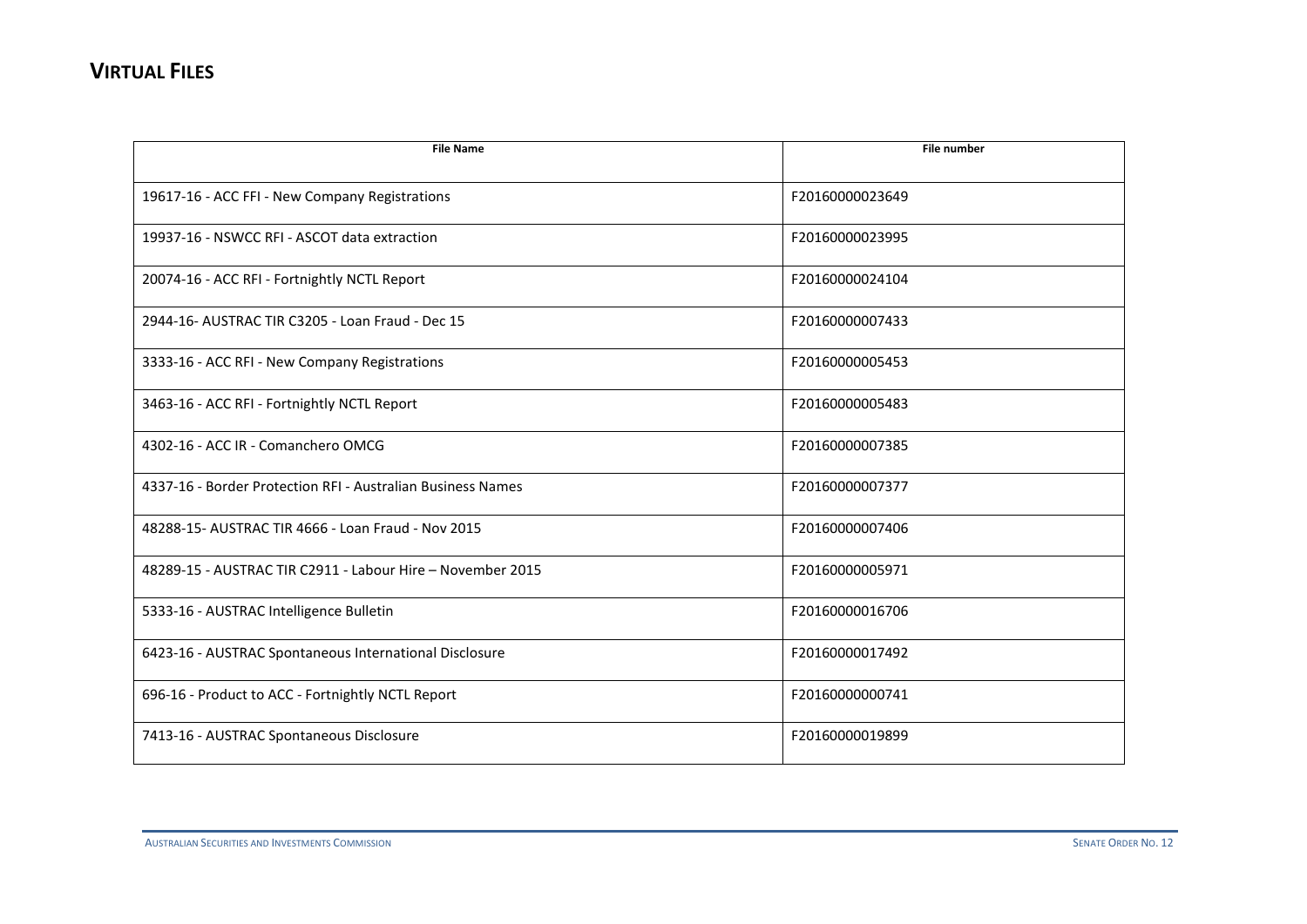| <b>File Name</b>                                                                  | <b>File number</b> |
|-----------------------------------------------------------------------------------|--------------------|
|                                                                                   |                    |
| 7575-16 - AUSTRAC Products Brief February 2016                                    | F20160000012667    |
| 7576-16 IR received from ALCEI - ***                                              | F20160000017708    |
| 7579-16 - AFP IR 1069139 Migration Fraud                                          | F20160000020393    |
| 8304-16 - ACC RFI - Fortnightly NCTL Report                                       | F20160000012893    |
| 870-16 - AUSTRAC TIR C3072 Scam Activity - January 2016                           | F20160000006218    |
| AUSTRAC - Information about AUSTRAC Requests - 201603                             | F20160000012525    |
| Commission - ICR Spotlight Report - 201602                                        | F20160000017698    |
| FATF - Input on International Cooperation for Various Mutual Evaluations - 201602 | F20160000005411    |
| IOSCO - C4 Cloud Technology Survey - 201605                                       | F20160000023801    |
| 42875-15 STRONGHOLD MERGERS AND ACQUISITION REGULATORY BOARD                      | F20160000004965    |
| 12650-16 Financial Ombudsman Service Limited                                      | F20160000017280    |
| Big Banks Reports 2015 Chantal                                                    | F20160000008160    |
| 02. Briefings                                                                     | F20160000000192    |
| 02.2 March PJC                                                                    | F20160000013351    |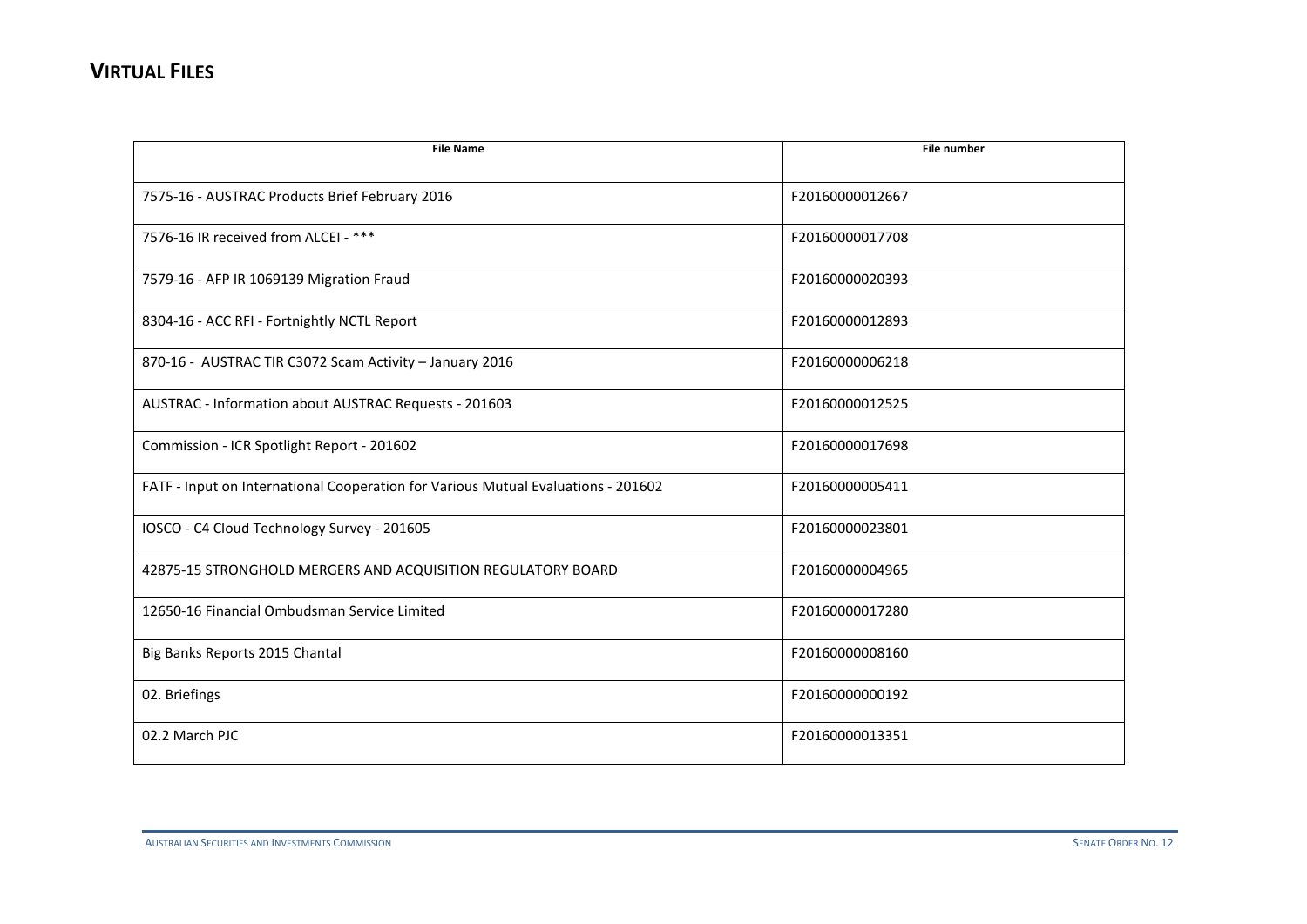| <b>File Name</b>                                                                    | <b>File number</b> |
|-------------------------------------------------------------------------------------|--------------------|
| 03. CCUs                                                                            | F20160000000511    |
| 04. PJC inquiry into impairment of customer loans - 1 - review                      | F20160000013042    |
| 04. PJC inquiry into impairment of customer loans - 1 - ***                         | F20160000013155    |
| 04. PJC inquiry into impairment of customer loans - 2 - ***                         | F20160000013254    |
| 04. PJC inquiry into impairment of customer loans - 3 - ***                         | F20160000013262    |
| 04. PJC inquiry into impairment of customer loans - 7 - *** 1                       | F20160000013265    |
| 04. PJC inquiry into impairment of customer loans - 8 - *** 2                       | F20160000013267    |
| 04. PJC inquiry into impairment of customer loans - 9 - Submissions transcripts etc | F20160000013270    |
| 04. PJC inquiry into impairment of customer loans - 9A - CBA details                | F20160000013272    |
| 08. Feedback on ROM handling                                                        | F20160000024576    |
| Trade Union Royal Commission - MBR input                                            | F20160000000244    |
| IFIAR Worshop 2016                                                                  | F20160000020450    |
| MMOU - Australia                                                                    | F20160000024524    |
| Comment on Exposure Drafts - IESBA - Code of Ethics                                 | F20160000008225    |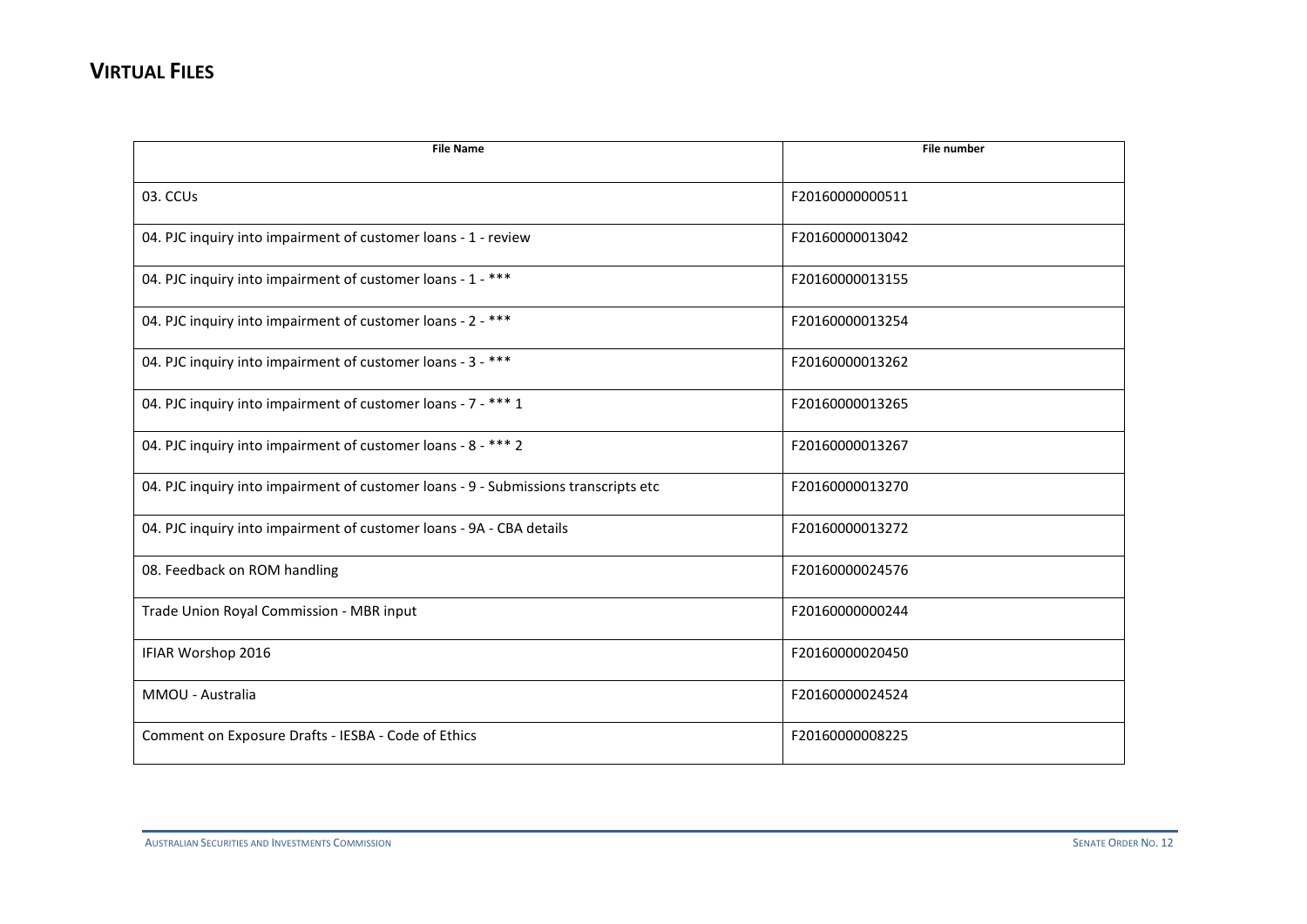| <b>File Name</b>                                                                                            | <b>File number</b> |
|-------------------------------------------------------------------------------------------------------------|--------------------|
| Phoenix Taskforce - Interagency - ATO and other agencies                                                    | F20160000000216    |
| <b>ATO Liaison</b>                                                                                          | F20160000006367    |
| <b>RG 180</b>                                                                                               | F20160000027326    |
| RG 000 Providing digital advice to retail clients_201607                                                    | F20160000027308    |
| <b>ASIC Act s127(5)</b>                                                                                     | F20160000027060    |
| IOSCO - FinTech Survey 201606                                                                               | F20160000027117    |
| Regulatory Guide 000 - Disclosure and reporting requirements for superannuaiton trustees - s29QC<br>$-2016$ | F20160000027028    |
| ACC Board Meeting 3 of 2016                                                                                 | F20160000027287    |
| Annual Report data 2015-2016                                                                                | F20160000027062    |
| Safe Harbour and Ipso Facto Clauses                                                                         | F20160000013476    |
| Cross-team Projects                                                                                         | F20160000001685    |
| 2015 - Cyber Task Force - ***                                                                               | F20160000001343    |
| 2016 - Confidential Information Participant Surveillance - ***                                              | F20160000003875    |
| 2016 - MIG Conduct Risk Strategic Taskforce - ***                                                           | F20160000007081    |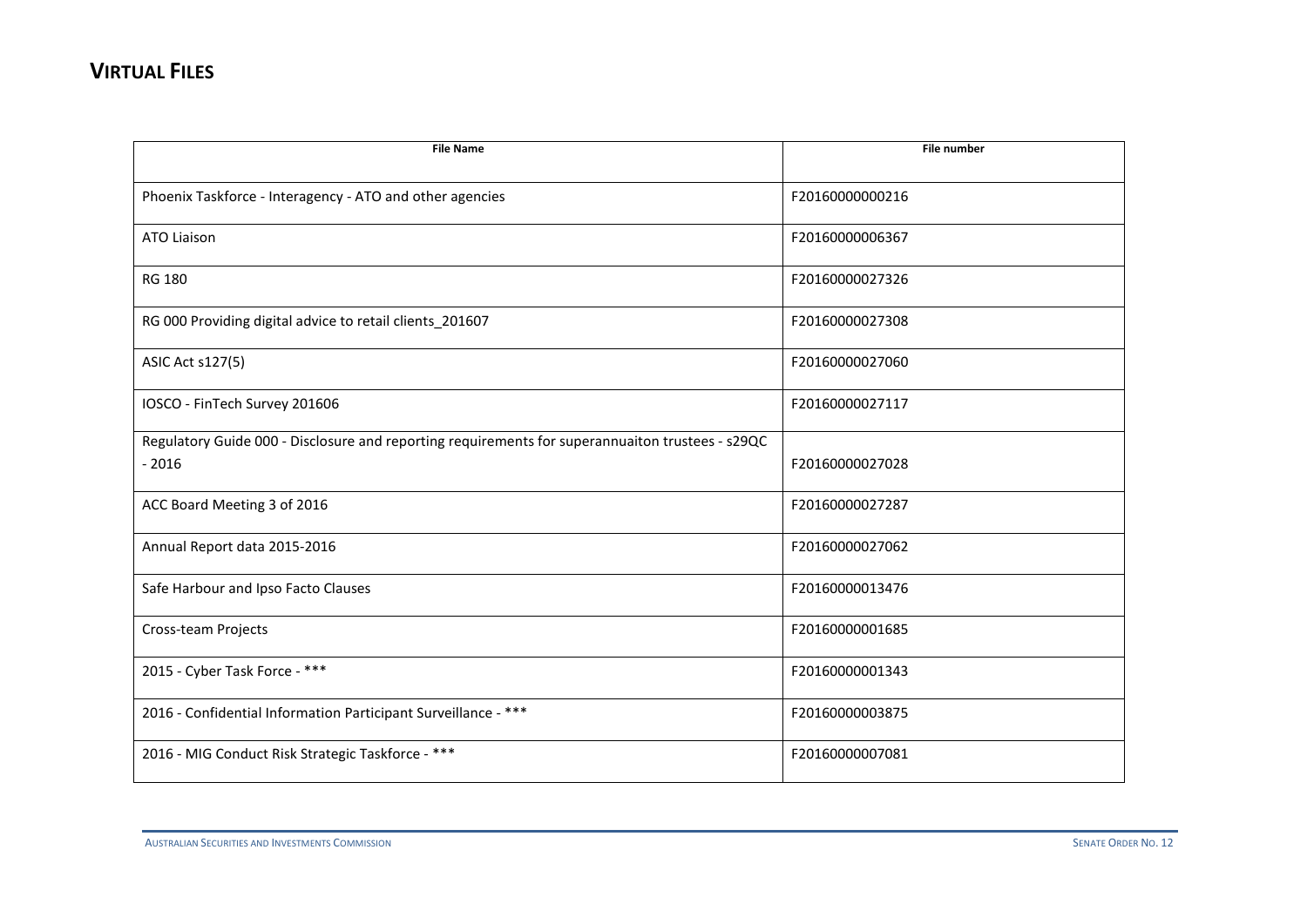| <b>File Name</b>                                                | File number     |
|-----------------------------------------------------------------|-----------------|
|                                                                 |                 |
| 2016 - SMERP                                                    | F20160000022638 |
| 01. Cyber Project Work                                          | F20160000016832 |
| 04. ASIC Cyber Publications (Presentations, Speeches, Strategy) | F20160000016817 |
| 05. External Presentations and Speeches                         | F20160000016819 |
| 06. Best Practices                                              | F20160000016821 |
| 07. Legislation Watch                                           | F20160000016823 |
| 08. Standards (CMPI-IOSCO, ISO, ASD, NIST etc.)                 | F20160000016824 |
| 09. Research                                                    | F20160000016831 |
| International visitors                                          | F20160000021228 |
| International visitors                                          | F20160000021248 |
| Notice of Direction - Rule 5.6.12 - AOP                         | F20160000013118 |
| AMRF 1.7.1 - Chi-X CMAP                                         | F20160000012680 |
| FD Contract - Extension of Contract Term                        | F20160000020610 |
| Thompson Reuters Agreement                                      | F20160000020171 |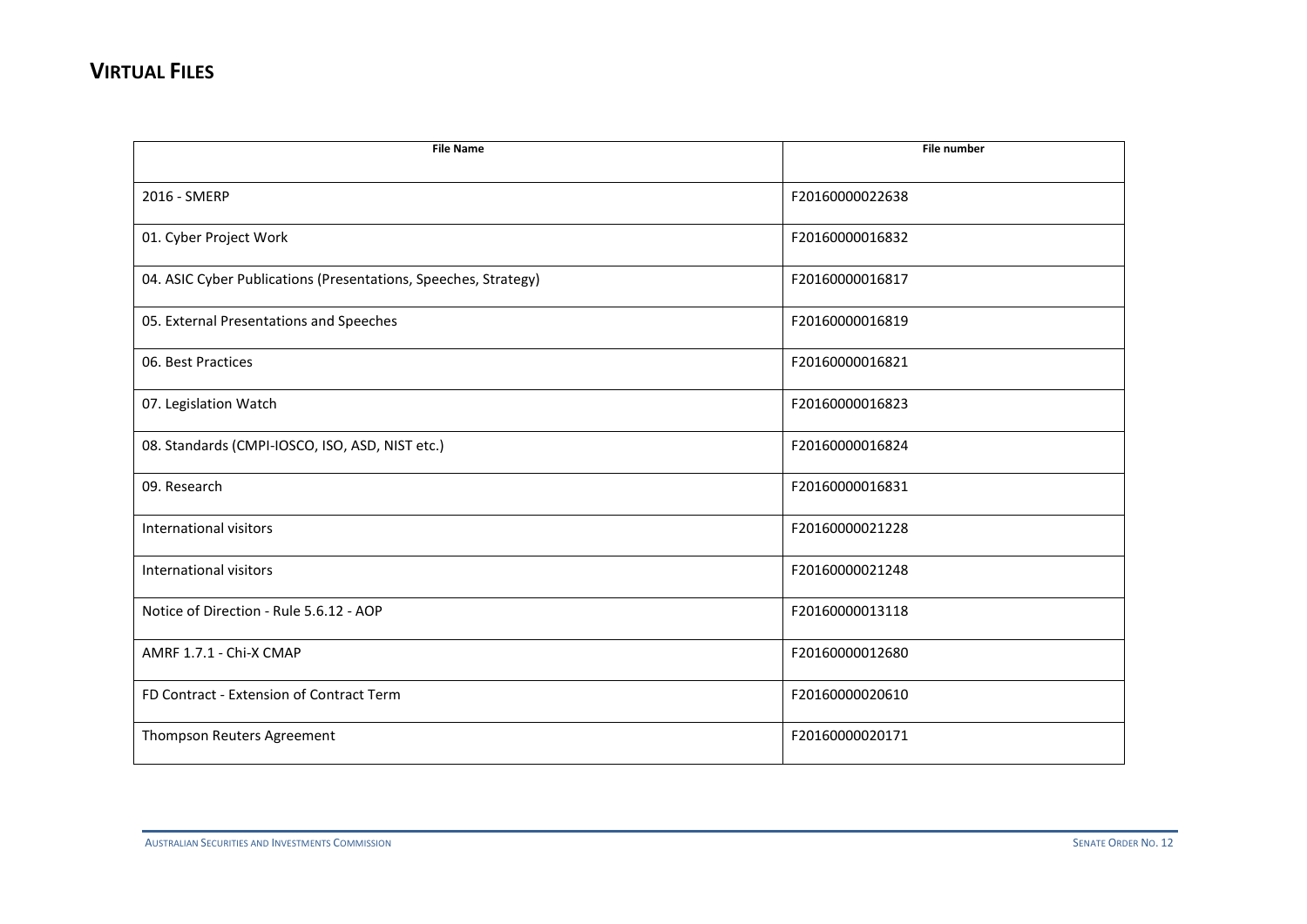| <b>File Name</b>                                                                                                        | <b>File number</b> |
|-------------------------------------------------------------------------------------------------------------------------|--------------------|
| ASX Securities Exchange Limited - Application for waiver from Chapter 2 of the Competition MIRs -<br>19 February 2016 - | F20160000020161    |
| 2015 - Surveillance Tools Review                                                                                        | F20160000000774    |
| 2016 - Client details from ATO - ***                                                                                    | F20160000012689    |
| 2016 - IPO Study - Minimum Shareholder Spread - Roy                                                                     | F20160000000763    |
| 2016 - Market Cleanliness                                                                                               | F20160000001088    |
| 2016 - MPS Working Smarter                                                                                              | F20160000017143    |
| 2016 - Regulatory Data - Review of Participant Compliance - April - ***                                                 | F20160000017713    |
| 2016 - Short Position Reporting - Miscellaneous Operations Issues                                                       | F20160000000613    |
| 201602 - Senate Estimates Briefings                                                                                     | F20160000001053    |
| 20160316 - PJC Briefings                                                                                                | F20160000012733    |
| Paper Dependance                                                                                                        | F20160000014237    |
| 0 - Contract                                                                                                            | F20160000024147    |
| <b>Architectural Design Meetings</b>                                                                                    | F20160000013372    |
| <b>Concept Drawings</b>                                                                                                 | F20160000016541    |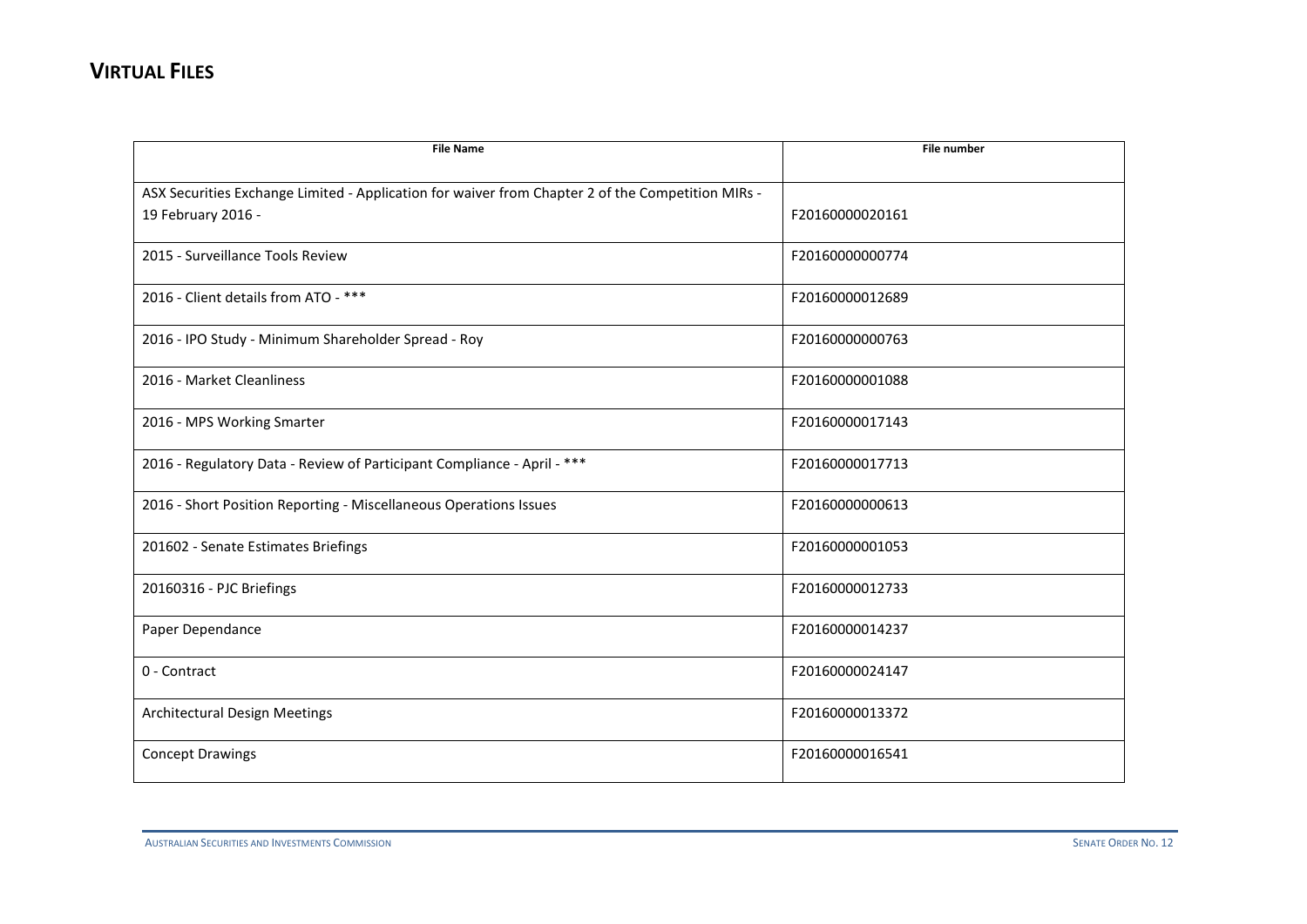| <b>File Name</b>                              | <b>File number</b> |
|-----------------------------------------------|--------------------|
|                                               |                    |
| Drawings - Tender - Architectural             | F20160000023936    |
| Drawings - Tender - Services                  | F20160000023800    |
| Financials                                    | F20160000013377    |
| Program                                       | F20160000015870    |
| Reference Material                            | F20160000026807    |
| 2016 Federal Budget                           | F20160000020951    |
| Presentations                                 | F20160000025573    |
| 2016 TGB                                      | F20160000021230    |
| 16-17 Financials                              | F20160000017705    |
| 16-17 Opex Budget Response                    | F20160000012888    |
| 1 June 2016 - NSW ASIC CDPP Liaison Meeting   | F20160000021743    |
| 19 January 2016 ASIC CDPP QLD Liaison Meeting | F20160000007084    |
| 20 April 2016 - VIC CDPP-ASIC Liaison Meeting | F20160000016288    |
| 23 March 2016 - VIC CDPP-ASIC Liaison meeting | F20160000011779    |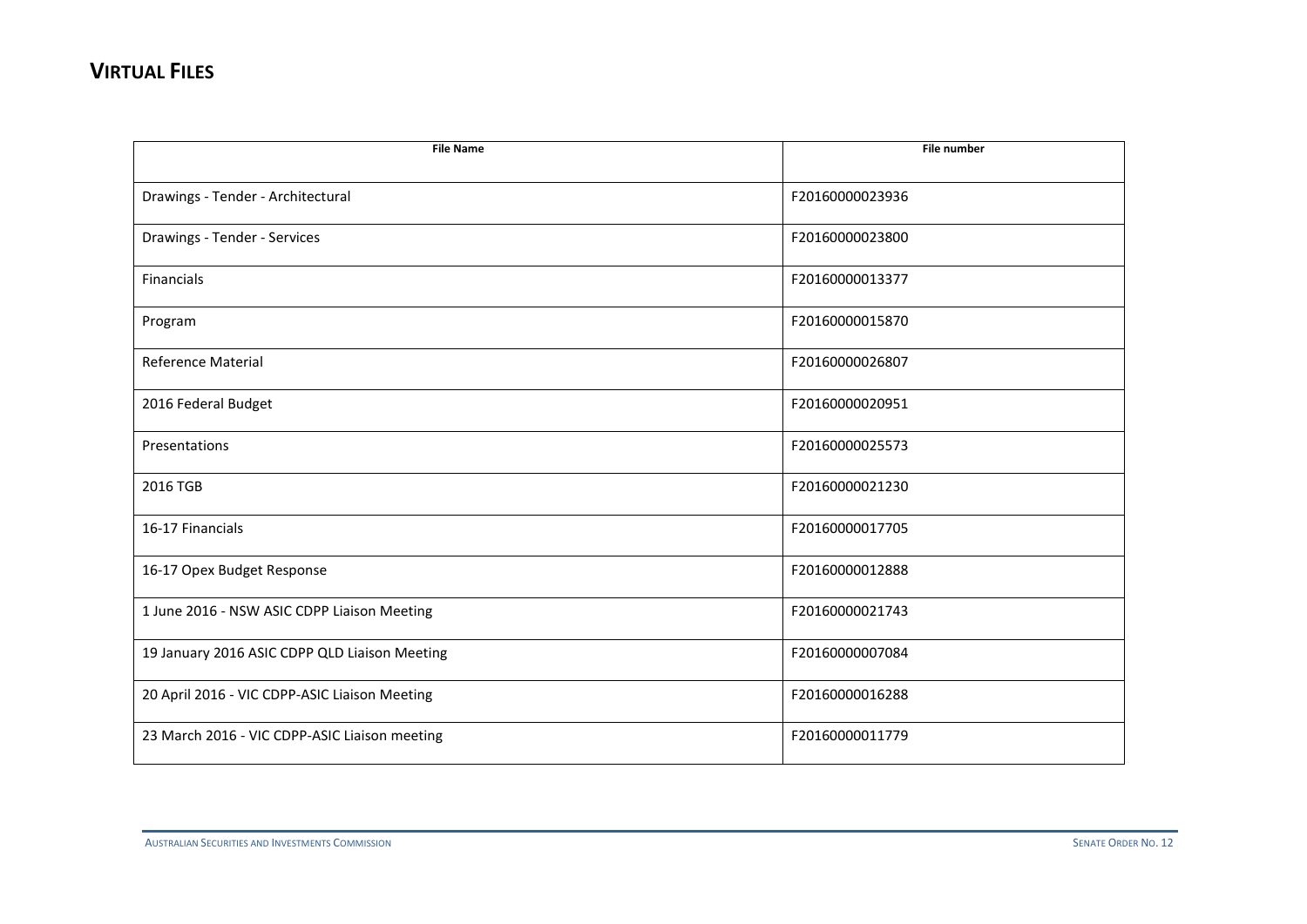| <b>File Name</b>                                                        | <b>File number</b> |
|-------------------------------------------------------------------------|--------------------|
|                                                                         |                    |
| 6 April 2016 - NSW ASIC CDPP Liaison Meeting                            | F20160000007378    |
| WA - ASIC-CDPP Liaison Meeting                                          | F20160000007574    |
| 040 - Information broker applications                                   | F20160000007987    |
| 388 - DHS request to split MASCOT access to 2 accounts                  | F20160000007322    |
| ELP - Relevant Provider Register and Authorised Representative Register | F20160000024106    |
| 104 - reinstatement - ***                                               | F20160000017094    |
| 376 - Review of sunsetting regulation for Treasury - CBA                | F20160000006711    |
| 032 - Business Names Registration Act amendment for cancellation notice | F20160000005989    |
| 056 - Third party ASIC company reinstatement                            | F20160000011810    |
| 157 - Corporate Key - Customer Declaration                              | F20160000021117    |
| Registry Booklet                                                        | F20160000008411    |
| 057 - Norfolk Island                                                    | F20160000013566    |
| <b>Crowd Sourced Funding</b>                                            | F20160000016812    |
| Registry major projects and enhancements                                | F20160000007976    |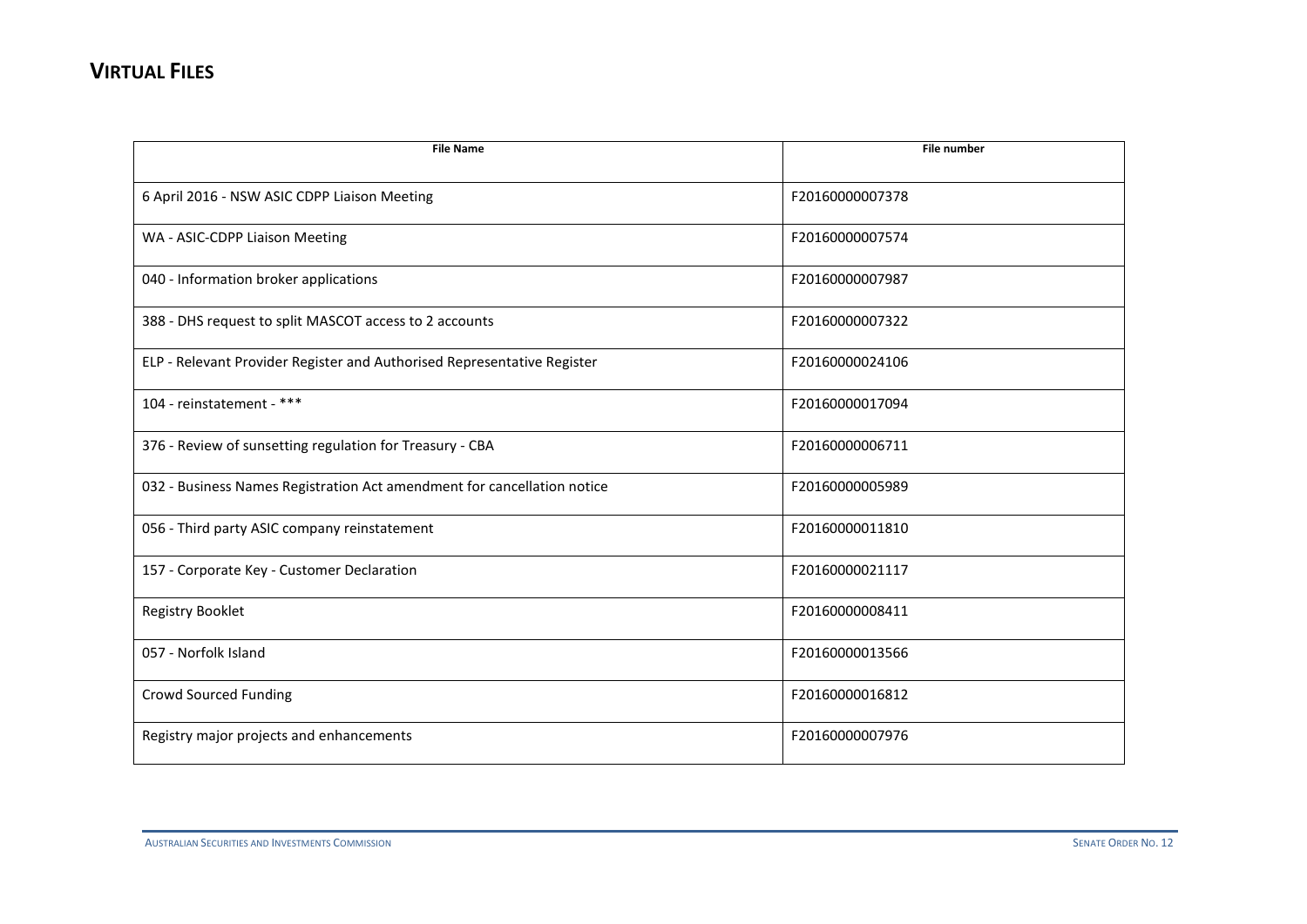| <b>File Name</b>                                                       | File number     |
|------------------------------------------------------------------------|-----------------|
|                                                                        |                 |
| ASX - ***                                                              | F20160000006723 |
| NSW Police - Operational Information Agency - PSI                      | F20160000007405 |
| NSW Police - Security Licensing and Enforcement - SIR                  | F20160000012709 |
| NSW Police - State Crime Command - FEA                                 | F20160000009930 |
| QLD Police - QCR                                                       | F20160000005448 |
| SA Police - SPI                                                        | F20160000006712 |
| WA Department of Commerce                                              | F20160000021778 |
| WA Department of Finance, Office of State Revenue (Stamp Duties) - WSD | F20160000006629 |
| PJC Reports 2016                                                       | F20160000000679 |
| Annual Forum 2016                                                      | F20160000001672 |
| <b>ACCC liaison</b>                                                    | F20160000011786 |
| Financial services - policy responses                                  | F20160000018249 |
| ABW Prototype                                                          | F20160000003209 |
| Mobility Initiatives                                                   | F20160000003909 |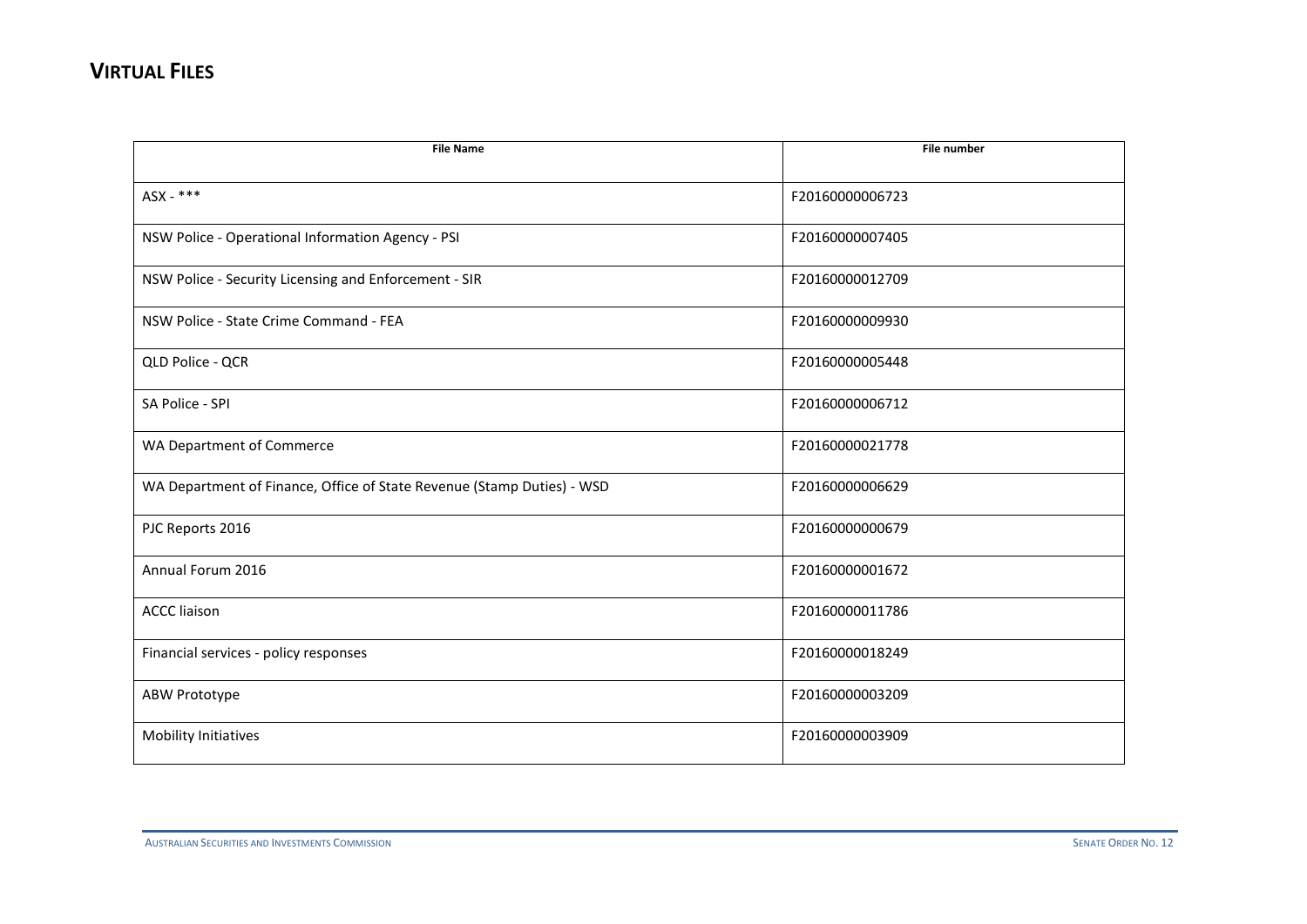| <b>File Name</b>                                     | File number     |
|------------------------------------------------------|-----------------|
|                                                      |                 |
| Advanced Persistent Threats Project                  | F20160000013498 |
| Asia Region Funds Passport                           | F20160000003598 |
| Crowd Sourced Equity Funding                         | F20160000002619 |
| <b>EIA Project</b>                                   | F20160000001818 |
| FAST <sub>2</sub>                                    | F20160000001444 |
| <b>Financial Advisory Register</b>                   | F20160000009660 |
| <b>Industry Funding Model</b>                        | F20160000002862 |
| Insolvency Reform Program                            | F20160000018527 |
| <b>Norfolk Island Reforms</b>                        | F20160000013536 |
| <b>Annual Forum</b>                                  | F20160000013658 |
| <b>Annual Report</b>                                 | F20160000023825 |
| FL - Questions on Notice 2016                        | F20160000012267 |
| FL - Senate Estimates and PJC briefings              | F20160000000878 |
| ASIC, ACARA and ATO collaboration on v8 AC resources | F20160000001295 |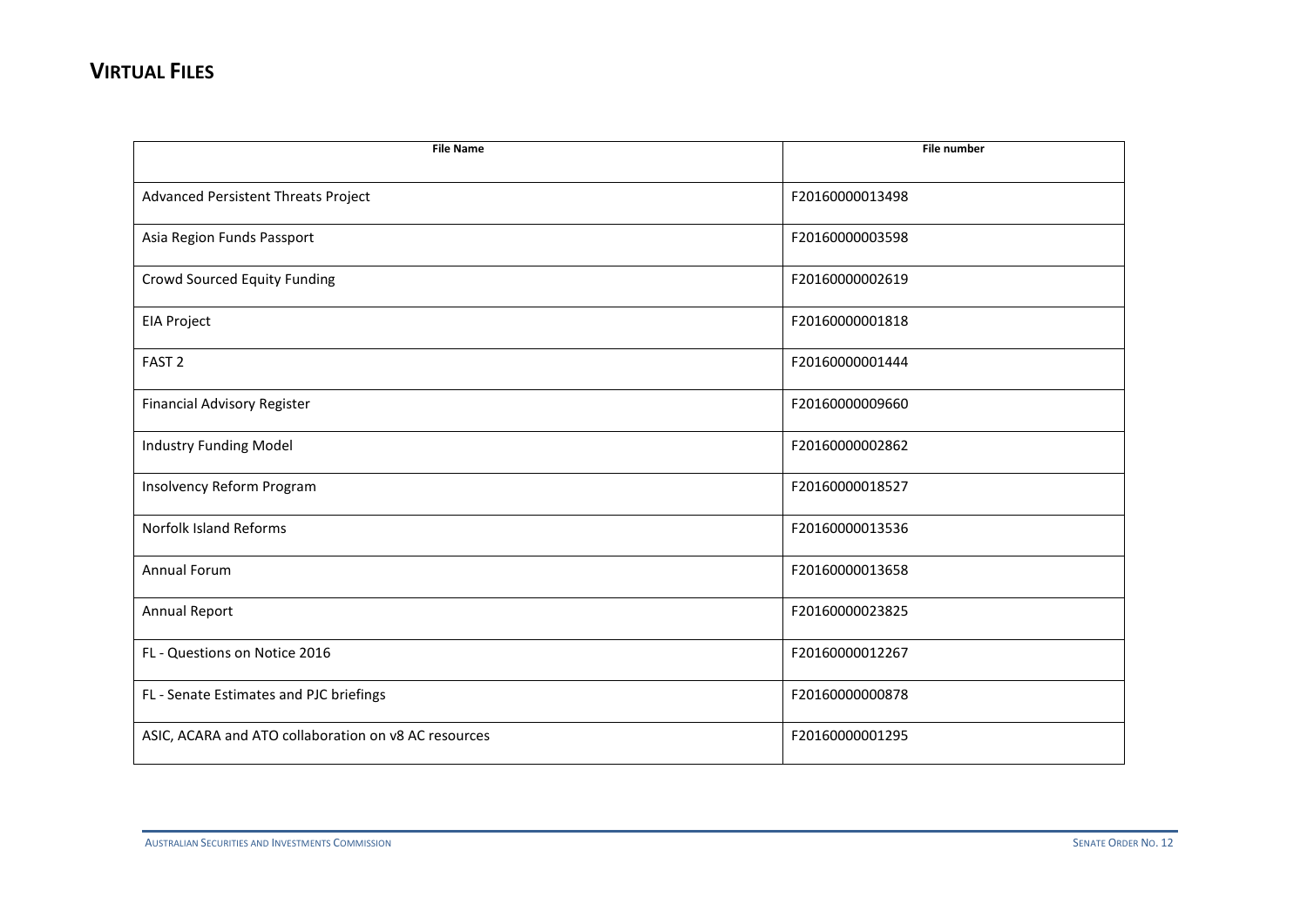| <b>File Name</b>                                     | <b>File number</b> |
|------------------------------------------------------|--------------------|
|                                                      |                    |
| Teaching and Learning meeting with VCAA -7 June 2016 | F20160000023808    |
| Strategic publications                               | F20160000024109    |
| Parliamentary briefs                                 | F20160000019883    |
| Malcolm Sparrow Project                              | F20160000023839    |
| <b>Briefing Notes</b>                                | F20160000018481    |
| Briefings - 201602 - Senate Estimates                | F20160000001040    |
| Speeches                                             | F20160000013694    |
| <b>Illegal Phoenix speech</b>                        | F20160000017107    |
| <b>BAC</b>                                           | F20160000015799    |
| <b>FWO Liaison</b>                                   | F20160000013360    |
| FAST 2 Project                                       | F20160000016532    |
| *** Presentations                                    | F20160000020602    |
| *** Presentations                                    | F20160000020607    |
| Conference Workshops and Presentation Material       | F20160000016451    |